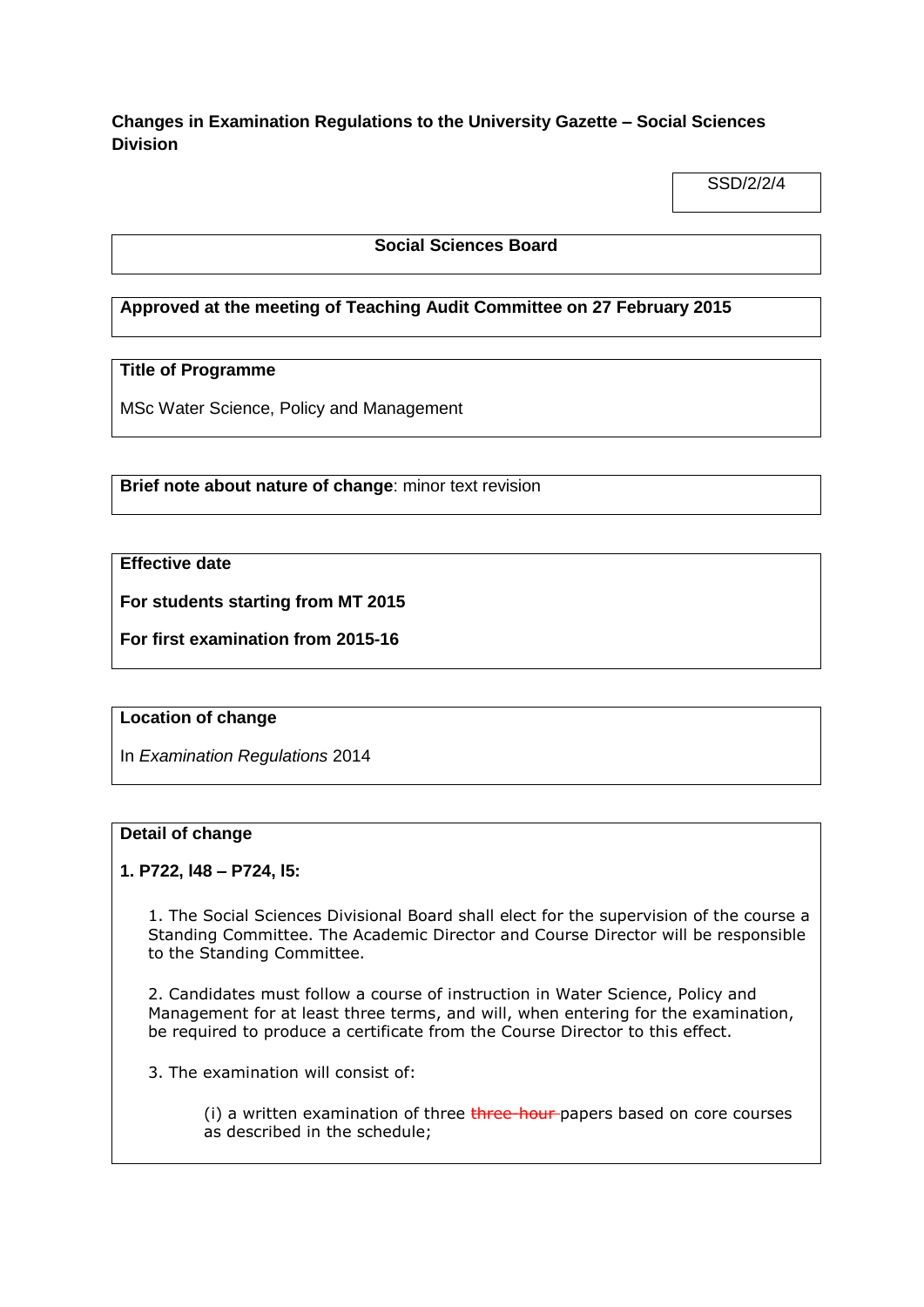(ii) two assessed essays based on elective courses;

(iii) a dissertation on a subject selected in consultation with the supervisor and Course Director and approved by the Standing CommitteeCourse and Academic Directors.

4. Candidates must submit to the Course Director by the end of Hilary Term in the year in which they enter the examination, the title and a brief statement of the form and scope of their dissertation, together with the name of a person who has been agreed by the Course Director or Academic Director to act as their supervisor during preparation of the dissertation.

5. The dissertation shall be of a maximum length of 15,000 words and accompanied by an abstract not exceeding 150 words. The maximum word count shall include footnotes, but exclude appendices, references and the abstract. The detailed format and specification of the dissertation shall be approved by the Standing Committee, and published in the course handbook.

6. The deadline for submission of the dissertation is noon on the first weekday of September in the year in which the written examination is taken. Two copies of the dissertation must be submitted, to the M.Sc Examiners (Water Science, Policy and Management) c/o Examinations Schools, High Street, Oxford OX1 4BG. The examiners may retain one copy of the dissertation of each candidate who passes the examination for deposit in an appropriate library. Both copies must bear the candidate's examination number but not his/her name.

7. All submitted work shall be accompanied by a separate statement certifying that that the submitted work is the candidate's own work except where otherwise indicated.

8. In the written examination, the examiners will permit the use of hand-held pocket calculators subject to the conditions set out under the heading 'Use of calculators in examinations' in the Special Regulations concerning Examinations.

9. The examiners may also examine any candidate viva voce on the candidate's written papers, dissertation or both.

10. Arrangements for reassessment shall be specified by the Standing Committee and published in the course handbook.

11. The examiners may award a distinction for excellence in the whole examination.

# SCHEDULE

1. (*a*) *Core courses*

The core courses will be examined under the following heads:

1. *Water Science*

Candidates will be expected to have knowledge and a critical understanding of the physical, chemical and biological processes, and interactions across the hydrological cycle at the global, basin/catchment and hillslope scale, of the relationship of water to health and disease, and